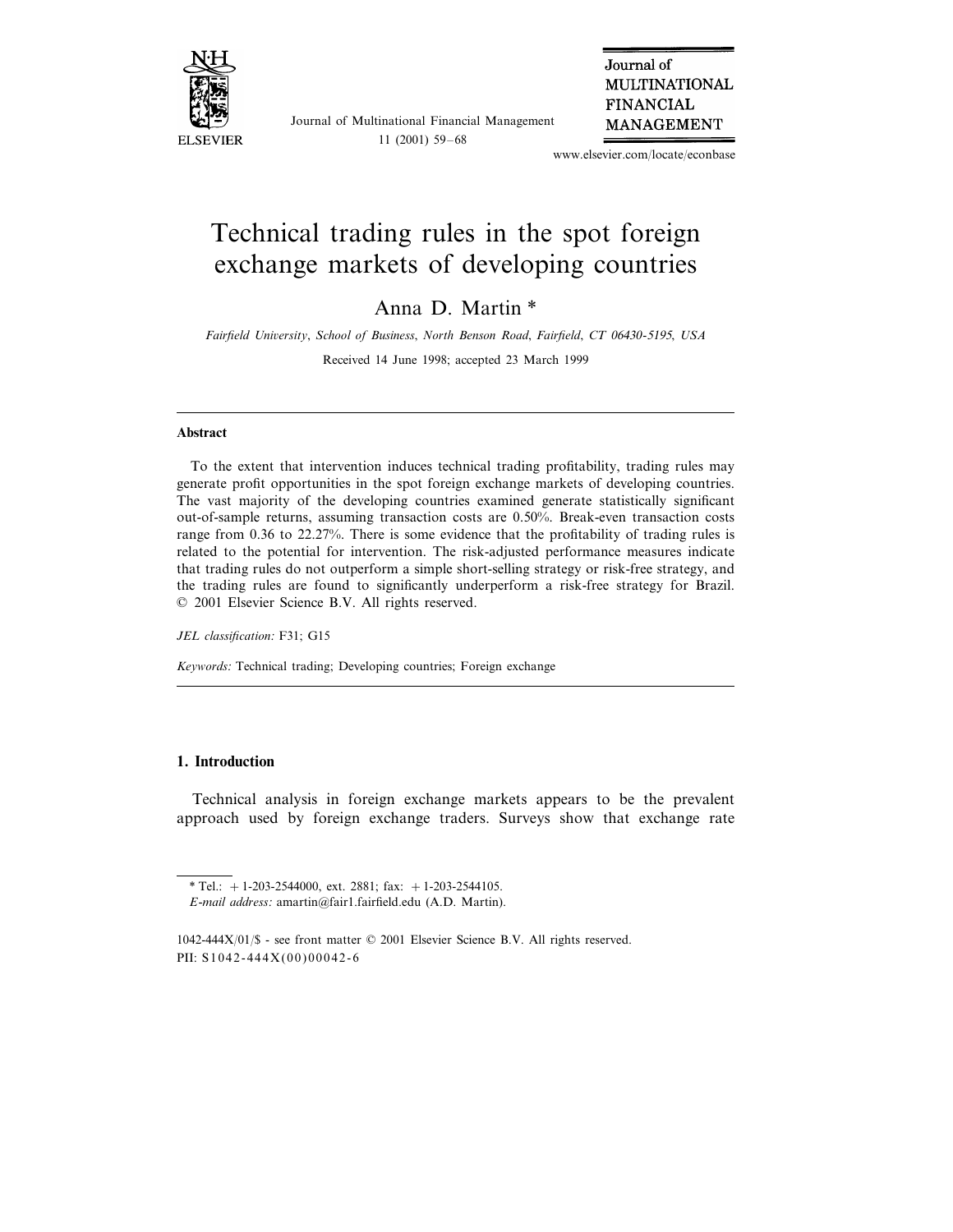forecasting is dominated by chartists (Allen and Taylor, 1989; Frankel and Froot, 1990; Taylor and Allen, 1992; Lui and Mole, 1998). The popularity of technical trading rules is possibly a result of superior profits. Some academic studies have documented their profitability in the currency markets of developed countries (Sweeney, 1986; Levich and Thomas, 1993; Taylor, 1994; Neely et al., 1997; Szakmary and Mathur, 1997; Neely, 1998).

Central bank intervention may explain why trading rules are profitable (Corrado and Taylor, 1986; Sweeney, 1986, 1987; Taylor, 1994; Lee and Mathur, 1996; Szakmary and Mathur, 1997). If government intervention in currency markets is 'misguided' (Sweeney, 1987; Neely, 1998) or leaning-against-the-wind strategies are employed to reduce exchange rate volatility (Taylor, 1982; Corrado and Taylor, 1986; Szakmary and Mathur, 1997), profit opportunities may be created for currency traders. The International Monetary Fund (IMF) annually publishes a report that details the various exchange rate regimes and restrictions employed by central banks. Regimes can be classified as free float, managed float, pegged, or fixed. Intervention does not exist under free float systems, whereas frequent intervention is necessary with fixed or pegged systems. Developing countries employ a variety of regimes, but generally, they tend to employ regimes that involve intervention.

To the extent that intervention induces technical trading profitability, trading rules should generate considerable profit opportunities in the spot foreign exchange markets of developing countries. However, significant technical trading profits should not be revealed for countries that allow market forces to determine currency values. The degree of profitability should depend on the exchange rate regime employed.

It is recognized that some governments limit or restrict speculative trading. Under these circumstances, financial institutions may be allowed to trade currencies amongst themselves. For example, Brazil does not allow brokers to maintain short positions. Although, 'banks are permitted to buy and sell foreign exchange to each other without restriction' (IMF, 1995, p. 68). The difficulty then becomes locating trading partners. The resulting transaction costs should be higher. Ultimately, the profitability of technical trading depends on the magnitude of these transaction costs.

This paper investigates the profitability of moving average trading rules of developing country currencies and explores the relationship between profitability and exchange rate regime. Assuming transaction costs are 0.50%, eight (10) of 12 countries generate statistically significant out-of-sample returns using parametric (non-parametric) tests. The returns are not found to be related to the stated exchange rate regime. However, the returns are found to be are significantly correlated with the level of foreign currency reserves, which represents the potential for intervention. Using the Sharpe ratio to estimate the risk-adjusted performance, the trading rules are not found to outperform a risk-free strategy or even a simple short-selling strategy.